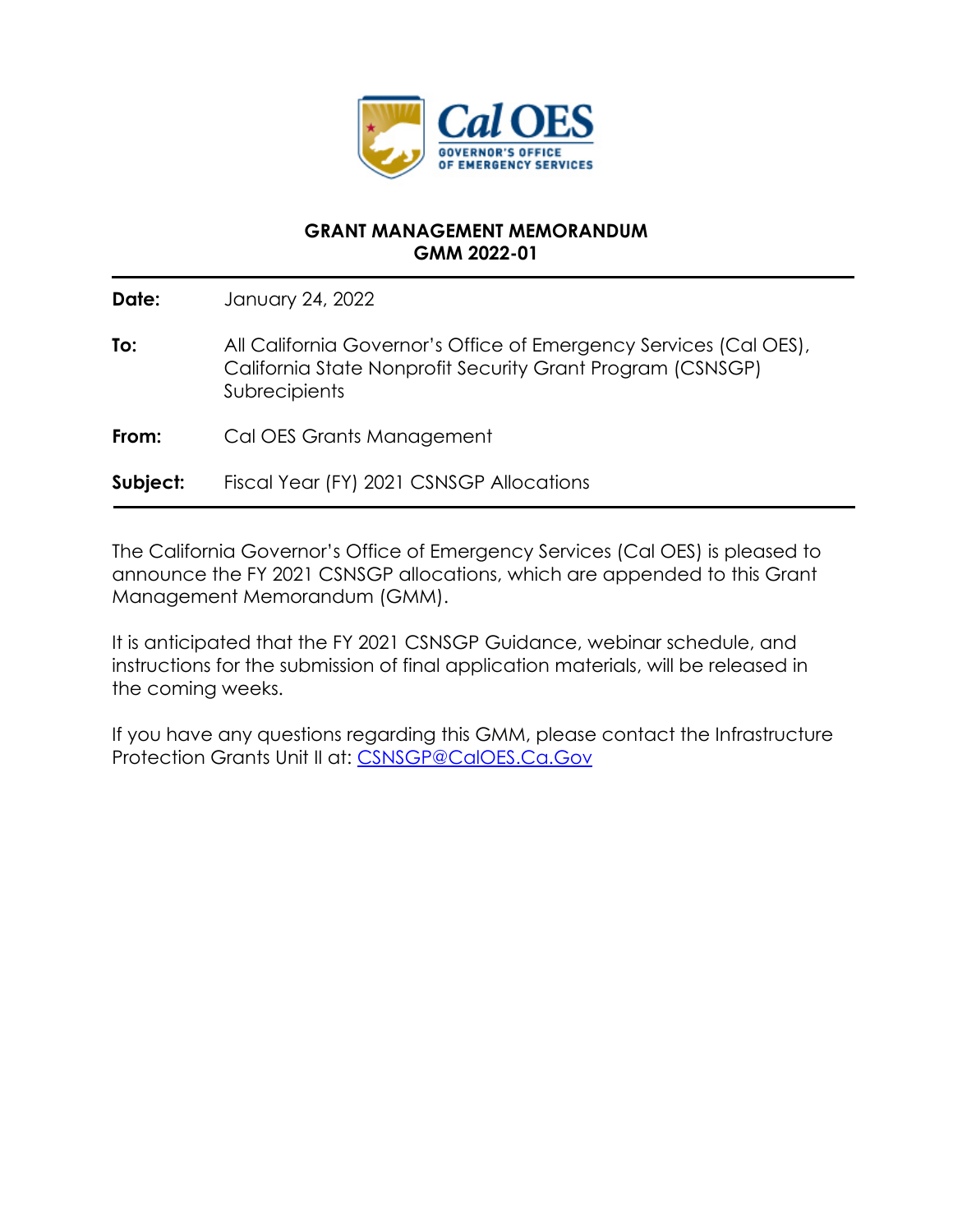## **FY 2021 California State Nonprofit Security Grant Program (CSNSGP) Allocations**

| City, County                   | Nonprofit                                             | <b>Subaward</b><br>Amount |
|--------------------------------|-------------------------------------------------------|---------------------------|
| Northridge, Los Angeles        | Abraham Joshua Heschel Day School                     | \$182,800                 |
| Los Angeles, Los Angeles       | Adas Torah                                            | \$176,925                 |
| Los Angeles, Los Angeles       | <b>Adat Shalom</b>                                    | \$200,000                 |
| North Hollywood, Los           | Adat Yeshurun Valley Sephardic                        | \$200,000                 |
| Angeles                        | Congregation                                          |                           |
| Los Gatos, Santa Clara         | Addison-Penzak Jewish Community<br>Center (APJCC)     | \$200,000                 |
| Stockton, San Joaquin          | African Methodist Episcopal Zion church<br>(Stockton) | \$143,000                 |
| Canoga Park, Los<br>Angeles    | AGBU Manoogian-Demirdjian School                      | \$200,000                 |
| Richmond, Alameda              | <b>Allen Community Development</b><br>Corporation     | \$100,000                 |
| Santa Clarita, Los<br>Angeles  | Al-Umma Center of Santa Clarita Valley                | \$198,400                 |
| <b>Burbank, Los Angeles</b>    | American Lutheran Church                              | \$200,000                 |
| Riverside, Riverside           | Amos Temple CME Church                                | \$183,750                 |
| Santa Ana, Orange              | Archangel Michael Coptic Orthodox<br>Church           | \$200,000                 |
| Cupertino, Santa Clara         | Armenian Apostolic Church of Santa<br>Clara Valley    | \$137,000                 |
| Glendale, Los Angeles          | Armenian Cultural Foundation                          | \$182,700                 |
| Fontana, San Bernardino        | Arrahman Islamic Center                               | \$200,000                 |
| Los Angeles, Los Angeles       | <b>Bais Betzalel</b>                                  | \$155,400                 |
| Los Angeles, Los Angeles       | Bais Chaya Mushka School of Los<br>Angeles            | \$200,000                 |
| Valley Village, Los<br>Angeles | <b>Bais Tefila</b>                                    | \$200,000                 |
| Los Angeles, Los Angeles       | Bait Aaron Inc.                                       | \$181,020                 |
| Redondo Beach, Los<br>Angeles  | <b>Beach Cities Chabad</b>                            | \$84,200                  |
| Tarzana, Los Angeles           | <b>Beith David Educational Center</b>                 | \$200,000                 |
| San Francisco, San             | <b>Bell Chapel Christian Methodist Episcopal</b>      | \$50,000                  |
| Francisco                      | Church                                                |                           |
| Long Beach, Los Angeles        | <b>Beth El Synagogue</b>                              | \$200,000                 |
| Lancaster, Los Angeles         | Beth Knesset Bamidbar (Congregation of<br>the Desert) | \$119,500                 |
| Burbank, Los Angeles           | <b>Burbank Temple Emanu El</b>                        | \$200,000                 |
| Richmond, Alameda              | California Portsmouth Square Association              | \$173,250                 |
| West Hills, Los Angeles        | Calvary Church Inc. West Hills                        | \$84,695                  |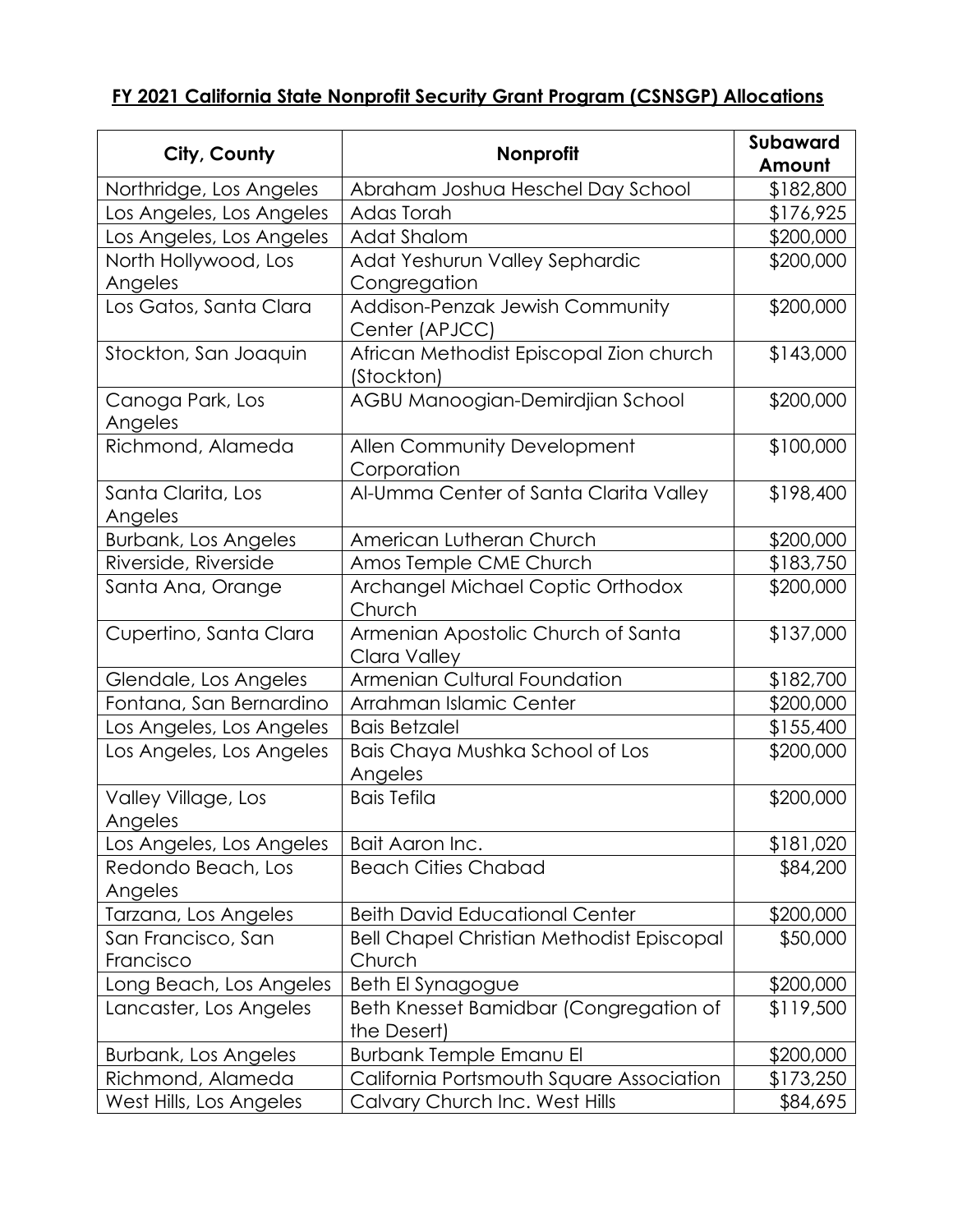| Pasadena, Los Angeles            | Calvary CME Church                         | \$189,000 |
|----------------------------------|--------------------------------------------|-----------|
| Vallejo, Solano                  | Calvary Community Church of Vallejo        | \$178,500 |
| Mather, Sacramento               | Capital Airshow Group (CAG)                | \$200,000 |
| Riverside, Riverside             | Central Community Christian Fellowship     | \$104,500 |
| Canoga Park, Los                 | Chabad at Pierce Inc.                      | \$200,000 |
| Angeles                          |                                            |           |
| San Diego, San Diego             | Chabad Center of University City           | \$200,000 |
| Palo Alto, Santa Clara           | <b>Chabad Israeli Community</b>            | \$100,750 |
| Mission Viejo, Orange            | Chabad Jewish Center of Mission Viejo      | \$200,000 |
| Oakland, Alameda                 | Chabad Jewish Center of Oakland<br>Inc.NC. | \$200,000 |
| Vista, San Diego                 | Chabad Jewish Center of Oceanside          | \$198,135 |
| Bakersfield, Kern                | Chabad of Bakersfield Inc.                 | \$147,350 |
| Walnut Creek, Contra             | Chabad of Contra Costa                     | \$200,000 |
| Costa                            |                                            |           |
| San Diego, San Diego             | Chabad of Downtown Inc.                    | \$195,300 |
| Fremont, Alameda                 | Chabad of Fremont Jewish Community         | \$198,729 |
|                                  | Center                                     |           |
| Los Angeles, Los Angeles         | Chabad of Hollywood West                   | \$182,910 |
| Malibu, Los Angeles              | Chabad of Malibu, Inc.                     | \$171,675 |
| San Rafael, Marin                | Chabad of Marin and Sonoma, Inc.           | \$190,647 |
| Moorpark, Ventura                | Chabad of Moorpark                         | \$198,870 |
| Sherman Oaks, Los                | Chabad of North Hollywood                  | \$200,000 |
| Angeles                          |                                            |           |
| Northridge, Los Angeles          | Chabad of Northridge                       | \$200,000 |
| Novato, Marin                    | Chabad of Novato                           | \$199,400 |
| Newhall, Los Angeles             | Chabad of SCV                              | \$168,400 |
| Sherman Oaks, Los                | <b>Chabad of Sherman Oaks</b>              | \$200,000 |
| Angeles                          |                                            |           |
| Fresno, Fresno                   | Chabad of The Central Valley               | \$200,000 |
| Westlake Village, Los<br>Angeles | Chabad of the Conejo Inc.                  | \$141,225 |
| Oak Park, Ventura                | Chabad of the Conejo, Inc.                 | \$169,050 |
| Encino, Los Angeles              | Chabad of the Valley, Inc.                 | \$196,605 |
| Toluca Lake, Los Angeles         | Chabad of Toluca Lake                      | \$160,125 |
| Los Angeles, Los Angeles         | Chabad Persian Youth Synagogue Inc.        | \$191,100 |
| Los Alamitos, Orange             | Christ the Good Shepherd American          | \$200,000 |
|                                  | Coptic Orthodox Church                     |           |
| Fallbrook, San Diego             | Christ The King Lutheran Church            | \$196,354 |
| Berkeley, Alameda                | Church By The Side of The Road             | \$168,000 |
| Oakland, Alameda                 | Church of All Faiths                       | \$168,000 |
| Pomona, Los Angeles              | City of Knowledge                          | \$200,000 |
| Santa Ana, Orange                | Community Legal Aid SoCal                  | \$199,116 |
| La Jolla, San Diego              | Congregation Adat Yeshurun                 | \$200,000 |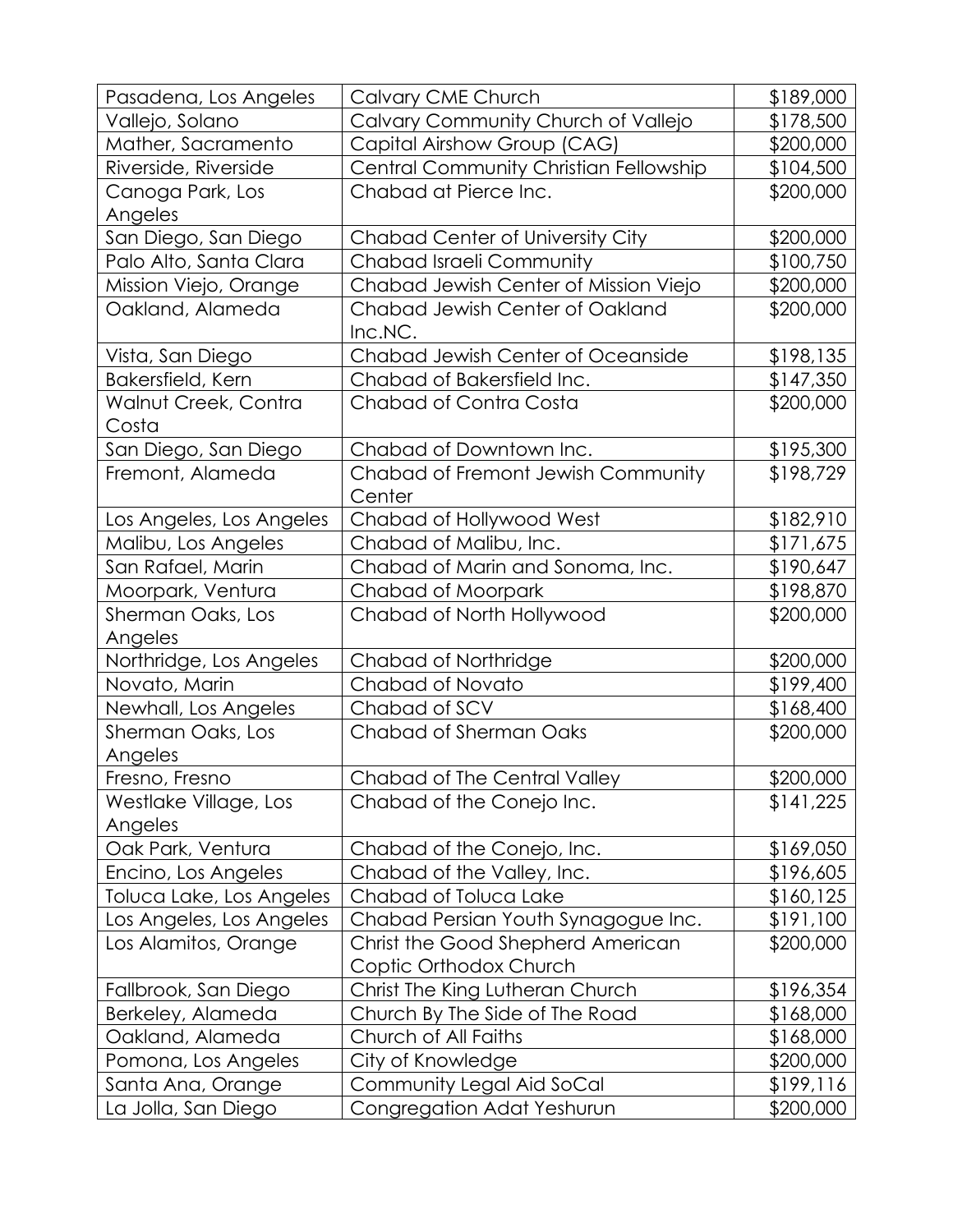| San Jose, Santa Clara                  | Congregation Am Echad                                                               | \$196,350 |
|----------------------------------------|-------------------------------------------------------------------------------------|-----------|
| San Diego, San Diego                   | Congregation Beth Am                                                                | \$200,000 |
| Napa, Napa                             | Congregation Beth Shalom of Napa<br>Valley                                          | \$126,525 |
| Santa Barbara, Santa<br><b>Barbara</b> | Congregation B'nai Brith                                                            | \$200,000 |
| San Francisco, San<br>Francisco        | Congregation B'nai Emunah DBA Am<br><b>Tikvah and New Shul</b>                      | \$132,445 |
| Vallejo, Solano                        | Congregation B'nai Israel                                                           | \$185,946 |
| Walnut Creek, Contra<br>Costa          | Congregation B'nai Tikvah (CBT)                                                     | \$200,000 |
| San Francisco, San<br>Francisco        | Congregation Emanu-El                                                               | \$190,000 |
| Berkeley, Alameda                      | Congregation Netivot Shalom                                                         | \$183,459 |
| Anaheim, Orange                        | Council on American-Islamic Relations,<br>California                                | \$135,330 |
| West Hills, Los Angeles                | de Toledo High School (fka New<br>Community Jewish High School)                     | \$200,000 |
| Ukiah, Lake                            | Dharma Realm Buddhist Association                                                   | \$200,000 |
| San Francisco, San<br>Francisco        | Double Rock Baptist Church                                                          | \$189,000 |
| Redwood City, San<br>Mateo             | El Centro de Libertad / The Freedom<br>Center, Inc.                                 | \$50,996  |
| Valley Village, Los                    | Emek Hebrew Day School                                                              | \$200,000 |
| Angeles                                |                                                                                     |           |
| Vallejo, Solano                        | Emmanuel Temple Apostolic Church                                                    | \$183,750 |
| Lynwood, Los Angeles                   | Emmanuel Temple Church of Apostolic<br>Faith, Inc. (AKA Greater Emmanuel<br>Temple) | \$158,350 |
| San Jose, Santa Clara                  | Evergreen Islamic Center (EIC)                                                      | \$190,000 |
| Fair Oaks, Sacramento                  | <b>Fair Oaks United Methodist Church</b>                                            | \$198,540 |
| Vallejo, Solano                        | <b>Faith Fellowship Baptist Church</b>                                              | \$40,805  |
| Newark, Alameda                        | Family Bible Fellowship                                                             | \$147,000 |
| Los Angeles, Los Angeles               | First African Methodist Episcopal Church<br>of Los Angeles, California              | \$200,000 |
| Palo Alto, Santa Clara                 | First Palo Alto United Methodist Church                                             | \$200,000 |
| El Cajon, San Diego                    | Foothills Christian Inc.                                                            | \$198,000 |
| Fresno, Fresno                         | <b>Fresno Pacific University</b>                                                    | \$200,000 |
| San Diego, San Diego                   | Friends of Chabad Lubavitch San Diego<br>Inc.                                       | \$200,000 |
| Los Angeles, Los Angeles               | Gateways Hospital and Mental Health<br>Center                                       | \$200,000 |
| Palo Alto, Santa Clara                 | Gideon Hausner Jewish Day School                                                    | \$192,717 |
| Los Angeles, Los Angeles               | Gindi Maimonides Academy                                                            | \$200,000 |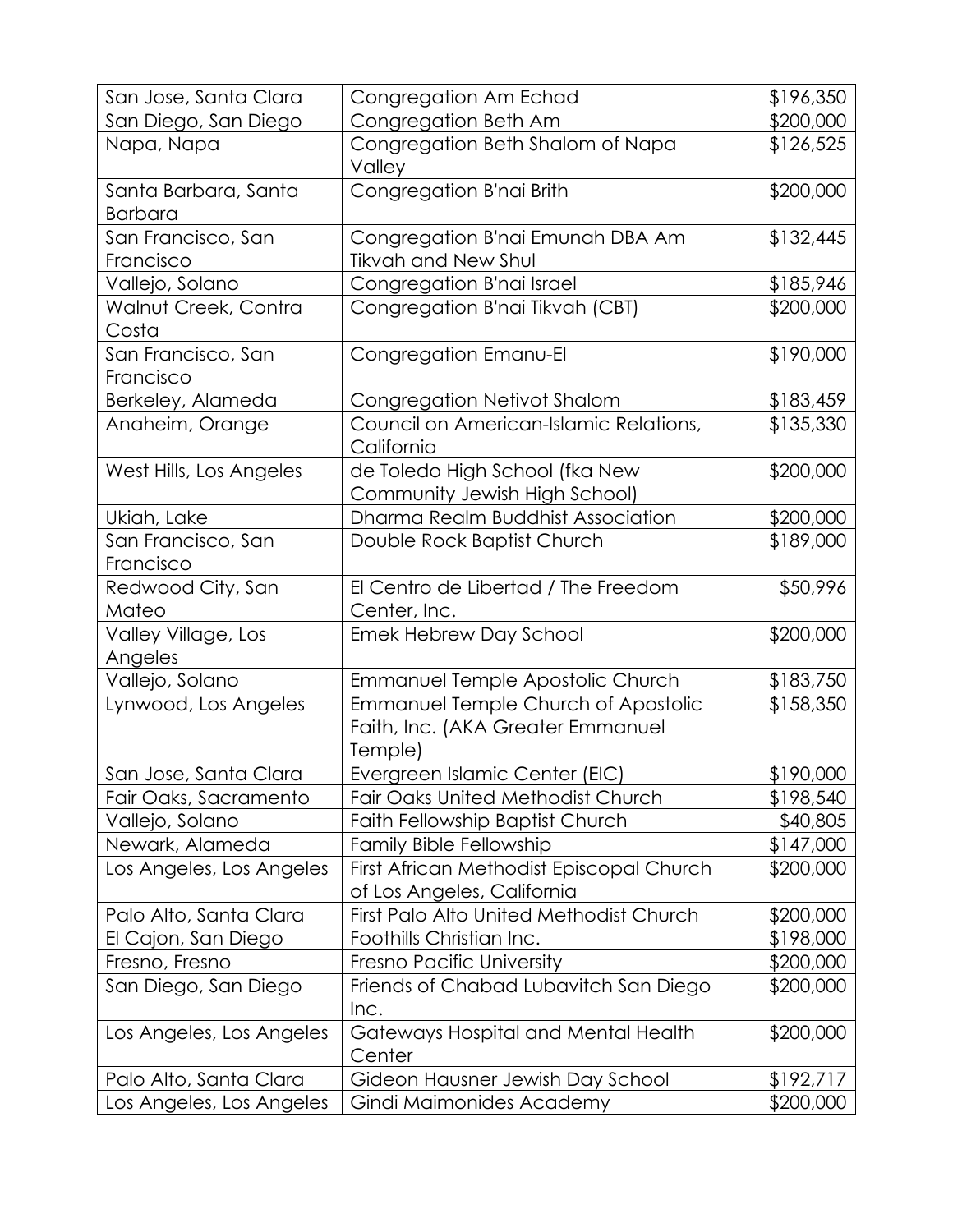| Glendora, Los Angeles           | <b>Glenkirk Church</b>                                               | \$200,000 |
|---------------------------------|----------------------------------------------------------------------|-----------|
| Rancho Cucamonga,               | Grace Church of Rancho Cucamonga                                     | \$200,000 |
| San Bernardino                  |                                                                      |           |
| Sacramento,                     | <b>Grace Missionary Baptist Church</b>                               | \$183,750 |
| Sacramento                      |                                                                      |           |
| Los Angeles, Los Angeles        | <b>Grant AME Church</b>                                              | \$194,250 |
| San Francisco, San              | <b>Greater Calvary Hill Missionary Baptist</b>                       | \$198,230 |
| Francisco                       | Church                                                               |           |
| Compton, Los Angeles            | <b>Greater Phillips Chapel CME Church</b>                            | \$158,250 |
| San Diego, San Diego            | Greater San Diego Muslim Community<br>Center                         | \$200,000 |
| San Francisco, San<br>Francisco | <b>Hebrew Home for Aged Disabled</b>                                 | \$200,000 |
| Granada Hills, Los              | Hill Crest Christian School dba Heritage                             | \$200,000 |
| Angeles                         | <b>Christian School</b>                                              |           |
| Los Angeles, Los Angeles        | Hillel at UCLA                                                       | \$150,000 |
| Los Angeles, Los Angeles        | Holocaust Museum LA (formerly, "Los                                  | \$198,666 |
|                                 | Angeles Museum of the Holocaust                                      |           |
|                                 | Martyrs Memorial")                                                   |           |
| Escondido, San Diego            | Holy Cross Coptic Orthodox Church                                    | \$200,000 |
| North Hills, Los Angeles        | Holy Martyrs Armenian Apostolic Church,<br>Inc.                      | \$198,345 |
| San Francisco, San              | <b>Holy Trinity Cathedral</b>                                        | \$134,000 |
| Francisco                       |                                                                      |           |
| Mission Hills, Los Angeles      | Hope of the Valley Rescue Mission                                    | \$200,000 |
| Fullerton, Los Angeles          | ICNA Relief USA Programs                                             | \$200,000 |
| Irvine, Orange                  | Irvine Hebrew Day School                                             | \$200,000 |
| Irvine, Orange                  | Irvine United Congregational Church                                  | \$21,000  |
| Los Angeles, Los Angeles        | <b>ISLAH LA</b>                                                      | \$200,000 |
| Fullerton, Los Angeles          | <b>Islamic Center of Fullerton</b>                                   | \$200,000 |
| Hawthorne, Los Angeles          | Islamic Center of Hawthorne A non-profit<br>faith-based organization | \$200,000 |
| San Diego, San Diego            | <b>Islamic Center of San Diego</b>                                   | \$195,000 |
| Culver City, Los Angeles        | <b>Islamic Foundation of Sheikh IBN</b>                              | \$200,000 |
|                                 | Taimmiyah                                                            |           |
| Corona, Riverside               | Islamic Society of Corona\Norco                                      | \$200,000 |
| Granada Hills, Los              | JETS Synagogue                                                       | \$165,000 |
| Angeles                         |                                                                      |           |
| Glendale, Los Angeles           | <b>Jewish Center of Glendale</b>                                     | \$200,000 |
| San Francisco, San              | Jewish Community Center of San                                       | \$95,271  |
| Francisco                       | Francisco                                                            |           |
| Palo Alto, Santa Clara          | Jewish Family and Children's Services                                | \$66,894  |
| San Rafael, Marin               | Jewish Family and Children's Services                                | \$89,072  |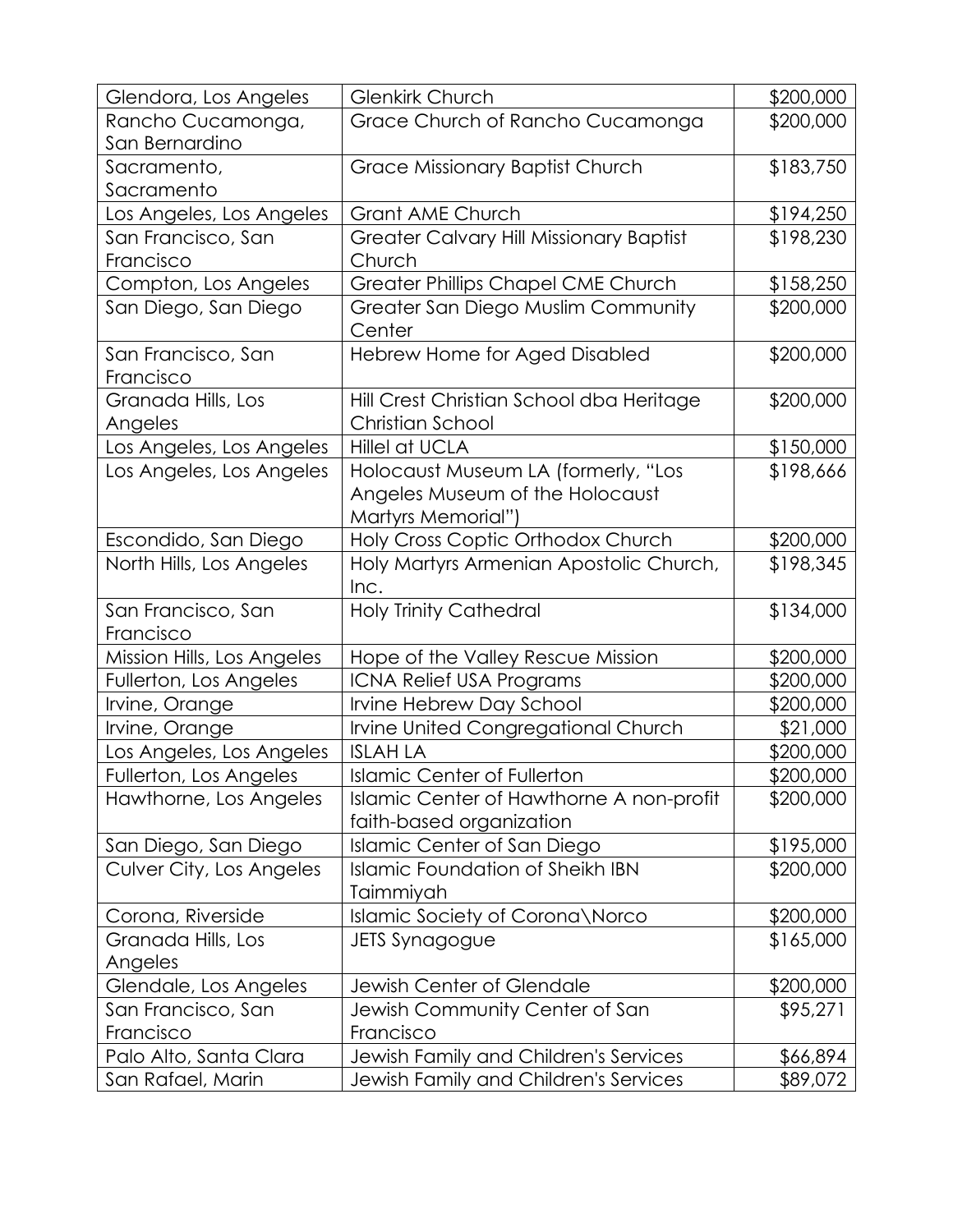| San Francisco, San<br>Francisco  | Jewish Family and Children's Services                                  | \$40,019  |
|----------------------------------|------------------------------------------------------------------------|-----------|
| San Diego, San Diego             | Jewish Family Service of San Diego                                     | \$136,013 |
| Mission Viejo, Orange            | Jewish Home for the Aging of Orange<br>County DBA Heritage Pointe      | \$200,000 |
| Reseda, Los Angeles              | Jewish National Fund - Keren Kayemeth<br>Lelsrael - Inc.               | \$170,000 |
| Los Angeles, Los Angeles         | <b>Jewish Student Center</b>                                           | \$200,000 |
| West Hills, Los Angeles          | Kadima Hebrew Academy dba Kadima<br>Day School                         | \$200,000 |
| Palo Alto, Santa Clara           | Kehillah Jewish High School                                            | \$94,227  |
| Sacramento,<br>Sacramento        | Kenesset Israel Torah Center                                           | \$146,400 |
| Woodland Hills, Los<br>Angeles   | Kol Tikvah                                                             | \$200,000 |
| Fullerton, Los Angeles           | Korean community services, Inc. (KCS)<br>(KCS-BRO - Brookhurst Site)   | \$162,806 |
| Anaheim, Orange                  | Korean Community Services, Inc. (KCS)<br>(KCS-COM - Commonwealth Site) | \$163,162 |
| Garden Grove, Orange             | Korean Community Services, Inc. (KCS)<br>(KCS-GGB Site)                | \$129,400 |
| Garden Grove, Orange             | Korean Community Services, Inc. (KCS)<br>(KCS-HAR - Harbor Site)       | \$130,154 |
| Anaheim, Orange                  | Korean Community Services, Inc. (KCS)<br>$(KCS-LIN & HQ Sit)$          | \$160,102 |
| <b>Buena Park, Orange</b>        | Korean Community Services, Inc. (KCS)<br>(KCS-ORA - Orangethorpe Site) | \$200,000 |
| <b>Thousand Oaks, Ventura</b>    | La Reina                                                               | \$200,000 |
| Lancaster, Los Angeles           | Lancaster Baptist Church                                               | \$200,000 |
| La Jolla, San Diego              | awrence Family Jewish Community<br>Centers of San Diego County         | \$200,000 |
| Sherman Oaks, Los<br>Angeles     | Legacy Academy of Jewish Education                                     | \$100,275 |
| Pasadena, Los Angeles            | Legacy Connections (dba Rose Bowl<br>Legacy Foundation)                | \$200,000 |
| Fairfield, Solano                | Liberty Church                                                         | \$173,250 |
| Lemoore, Kings                   | Lily of the Valley Emmanuel Church of<br>Jesus Christ                  | \$200,000 |
| Reseda, Los Angeles              | Los Angeles Jewish Home for the Aging                                  | \$40,166  |
| Hayward, Alameda                 | Love Never Fails                                                       | \$200,000 |
| Westlake Village, Los<br>Angeles | Loving Home Hospice for Children Inc.                                  | \$100,000 |
| San Francisco, San<br>Francisco  | Magain David Sephardim Congregation                                    | \$111,498 |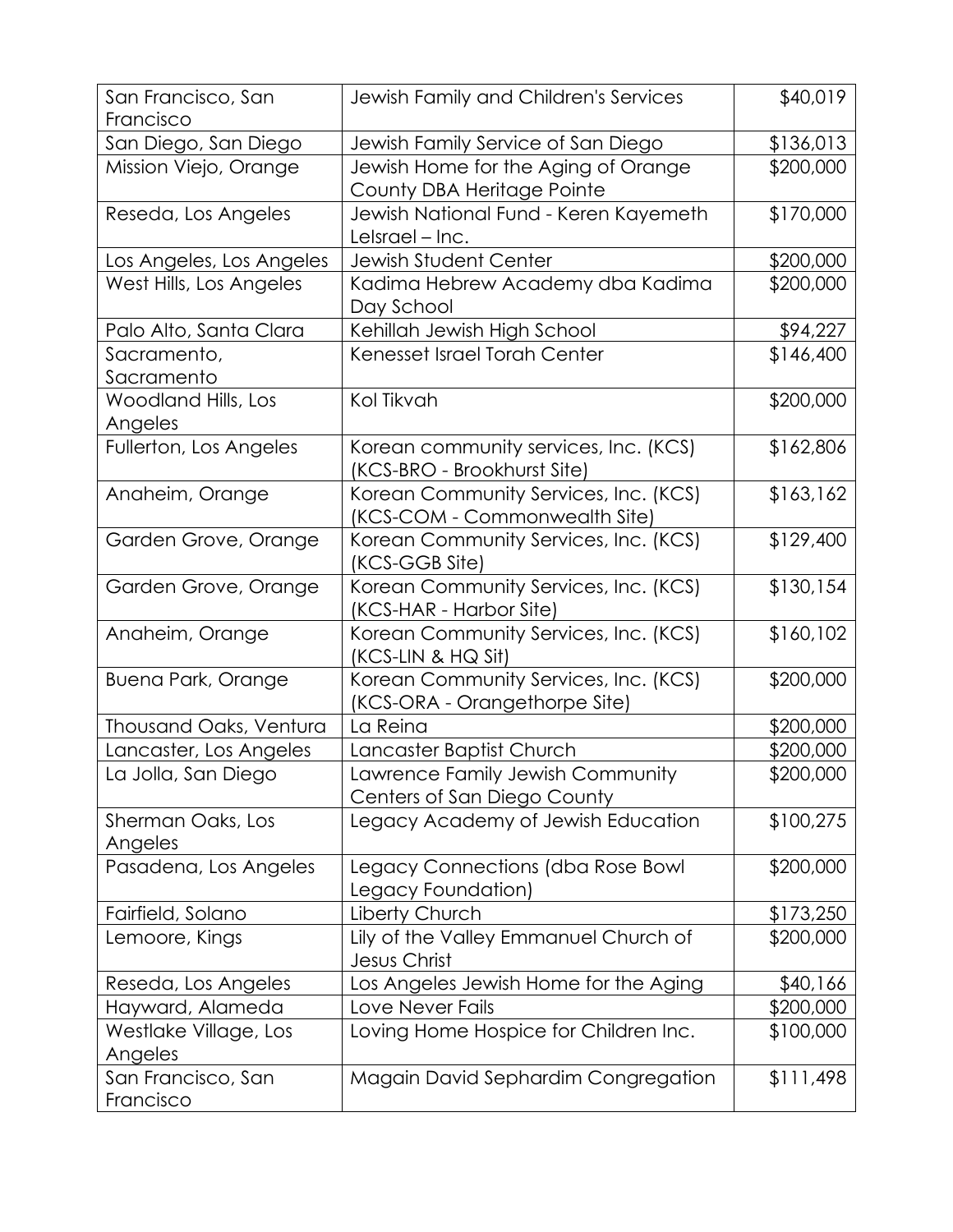| Reseda, Los Angeles      | Maktab Tarighat Oveyssi Shahmaghsoudi      | \$23,000  |
|--------------------------|--------------------------------------------|-----------|
| Riverside, Riverside     | Masjed of Riverside, Incorporated          | \$200,000 |
| Los Angeles, Los Angeles | Masjid Bilal Ibn Rabah (Mosque)            | \$200,000 |
| Los Angeles, Los Angeles | Milken Community School                    | \$200,000 |
| Oakland, Alameda         | Mount Carmel Missionary Baptist Church     | \$183,750 |
|                          | of Oakland, California                     |           |
| Sierra Madre, Los        | Mt. Alverno High School (dba Alverno       | \$138,621 |
| Angeles                  | Heights Academy)                           |           |
| El Cajon, San Diego      | Neighborhood Healthcare                    | \$76,282  |
| Oakland, Alameda         | Nihonmachi Legal Outreach DBA Asian        | \$193,147 |
|                          | Pacific Islander Legal Outreach            |           |
| Foster City, San Mateo   | North Peninsula Jewish Campus              | \$57,750  |
| Oakland, Alameda         | Oakland Hebrew Day School                  | \$191,809 |
| Los Angeles, Los Angeles | Ohr Eliyahu Academy                        | \$200,000 |
| San Diego, San Diego     | Ohr Shalom Synagogue                       | \$72,383  |
| North Hollywood, Los     | Or Hachaim Academy (Laurel Canyon)         | \$200,000 |
| Angeles                  |                                            |           |
| North Hollywood, Los     | Or Hachaim Academy (Sylvan)                | \$200,000 |
| Angeles                  |                                            |           |
| Venice, Los Angeles      | Pacific Jewish Center AKA Shul on the      | \$70,300  |
|                          | Beach                                      |           |
| Palo Alto, Santa Clara   | Palo Alto Orthodox Minyan (dba             | \$200,000 |
|                          | Congregation Emek Beracha-"CEB")           |           |
| Pasadena, Los Angeles    | Pasadena Jewish Temple and Center          | \$130,500 |
| Orangevale,              | Pastor of Divine Savior Parish, Orangevale | \$200,000 |
| Sacramento               |                                            |           |
| Coronado, San Diego      | Pastor of Sacred Heart Catholic Parish     | \$157,975 |
|                          | Coronado in Coronado, California           |           |
| Stockton, San Joaquin    | Pastor of St. Bernadette Church            | \$198,500 |
| Compton, Los Angeles     | Planned Parenthood Los Angeles (East       | \$75,000  |
|                          | Compton Blvd.)                             |           |
| Pasadena, Los Angeles    | Planned Parenthood Pasadena and San        | \$52,385  |
|                          | Gabriel Valley, Inc.                       |           |
| Stanton, Orange          | Planned Parenthood/Orange & San            | \$51,795  |
|                          | Bernardino Counties, Inc.                  |           |
| Santa Ana, Orange        | Planned Parenthood/Orange & San            | \$52,028  |
|                          | Bernardino Counties, Inc. (17th Street)    |           |
| Westminster, Orange      | Planned Parenthood/Orange & San            | \$76,597  |
|                          | Bernardino Counties, Inc. (Beach Blvd.)    |           |
| Santa Ana, Orange        | Planned Parenthood/Orange & San            | \$158,818 |
|                          | Bernardino Counties, Inc. (E. 17th Street) |           |
| Santa Ana, Orange        | Planned Parenthood/Orange & San            | \$40,544  |
|                          | Bernardino Counties, Inc. (E. 4th Street)  |           |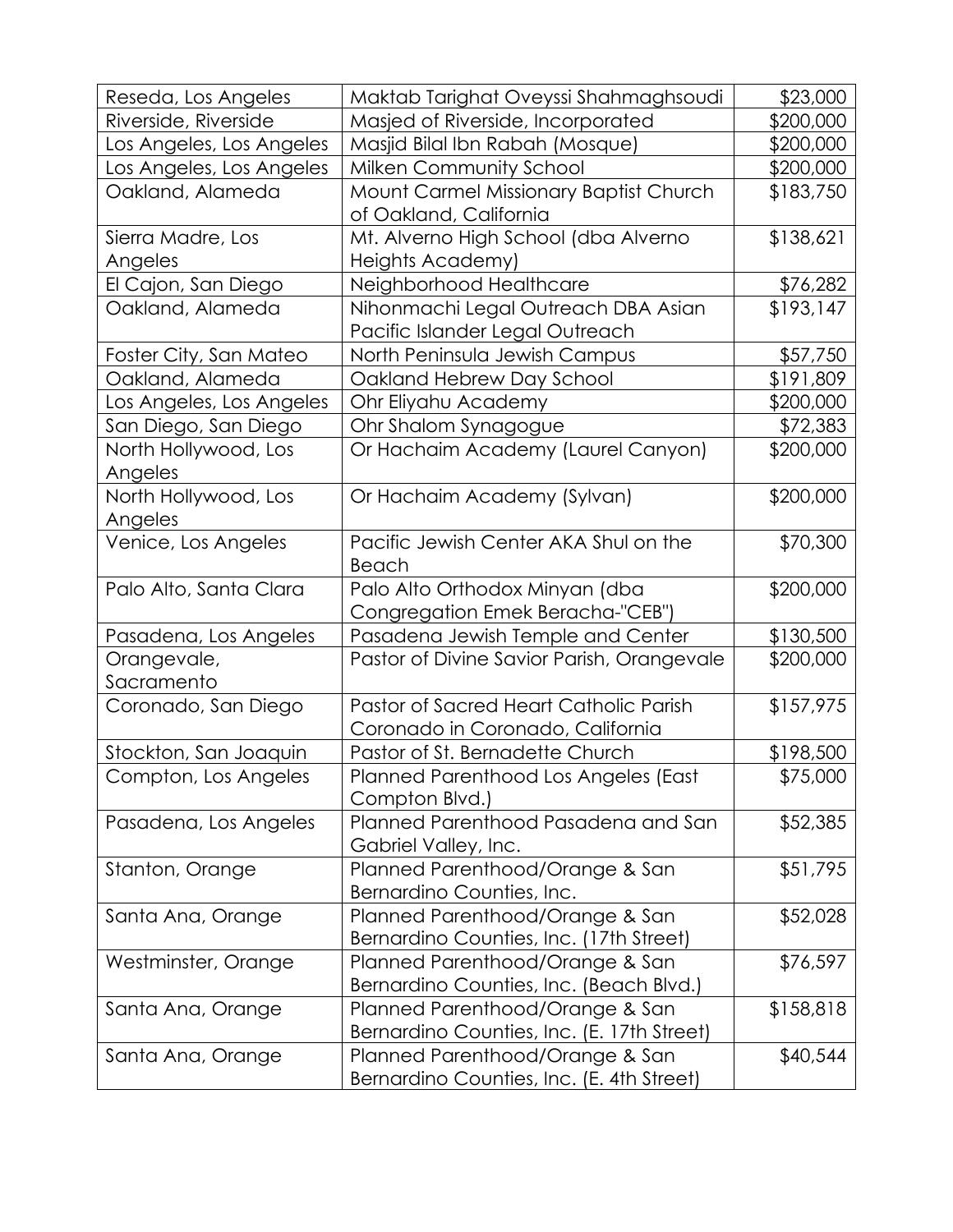| Anaheim, Orange                       | Planned Parenthood/Orange & San<br>Bernardino Counties, Inc. (East Katella)                                         | \$188,228 |
|---------------------------------------|---------------------------------------------------------------------------------------------------------------------|-----------|
| Upland, San Bernardino                | Planned Parenthood/Orange & San                                                                                     | \$82,937  |
| Mission Viejo, Orange                 | Bernardino Counties, Inc. (Foothill Blvd.)<br>Planned Parenthood/Orange & San<br>Bernardino Counties, Inc. (La Paz) | \$75,385  |
| Costa Mesa, Orange                    | Planned Parenthood/Orange & San<br>Bernardino Counties, Inc. (Nutmeg)                                               | \$70,474  |
| Victorville, San<br><b>Bernardino</b> | Planned Parenthood/Orange & San<br>Bernardino Counties, Inc. (Park Ave.)                                            | \$100,684 |
| San Bernardino, San<br>Bernardino     | Planned Parenthood/Orange & San<br>Bernardino Counties, Inc. (S.<br>Commercenter)                                   | \$90,956  |
| Orange, Orange                        | Planned Parenthood/Orange & San<br>Bernardino Counties, Inc. (S. Tustin Street)                                     | \$165,144 |
| Costa Mesa, Orange                    | Planned Parenthood/Orange & San<br>Bernardino Counties, Inc. (Victoria Street)                                      | \$45,159  |
| Anaheim, Orange                       | Planned Parenthood/Orange & San<br>Bernardino Counties, Inc. (W. Lincoln<br>Ave.                                    | \$74,996  |
| Concord, Contra Costa                 | Planned Parenthood: Shasta Diablo Inc.,<br><b>DBA Planned Parenthood Northern</b><br>California                     | \$138,567 |
| Concord, Contra Costa                 | Planned Parenthood: Shasta Diablo Inc.,<br><b>DBA Planned Parenthood Northern</b><br>California                     | \$52,937  |
| Redding, Shasta                       | Planned Parenthood: Shasta Diablo Inc.,<br><b>DBA Planned Parenthood Northern</b><br>California                     | \$27,621  |
| San Rafael, Marin                     | Planned Parenthood: Shasta Diablo Inc.,<br>DBA Planned Parenthood Northern<br>California                            | \$57,384  |
| Chico, Butte                          | Planned Parenthood: Shasta Diablo Inc.,<br><b>DBA Planned Parenthood Northern</b><br>California                     | \$27,750  |
| Redding, Shasta                       | Planned Parenthood: Shasta Diablo Inc.,<br>DBA Planned Parenthood Northern<br>California (Becheli Lane)             | \$27,621  |
| Chico, Butte                          | Planned Parenthood: Shasta Diablo Inc.,<br>DBA Planned Parenthood Northern<br>California (Cohasset Road)            | \$27,750  |
| Concord, Contra Costa                 | Planned Parenthood: Shasta Diablo Inc.,<br>DBA Planned Parenthood Northern<br>California (Grant Street)             | \$138,567 |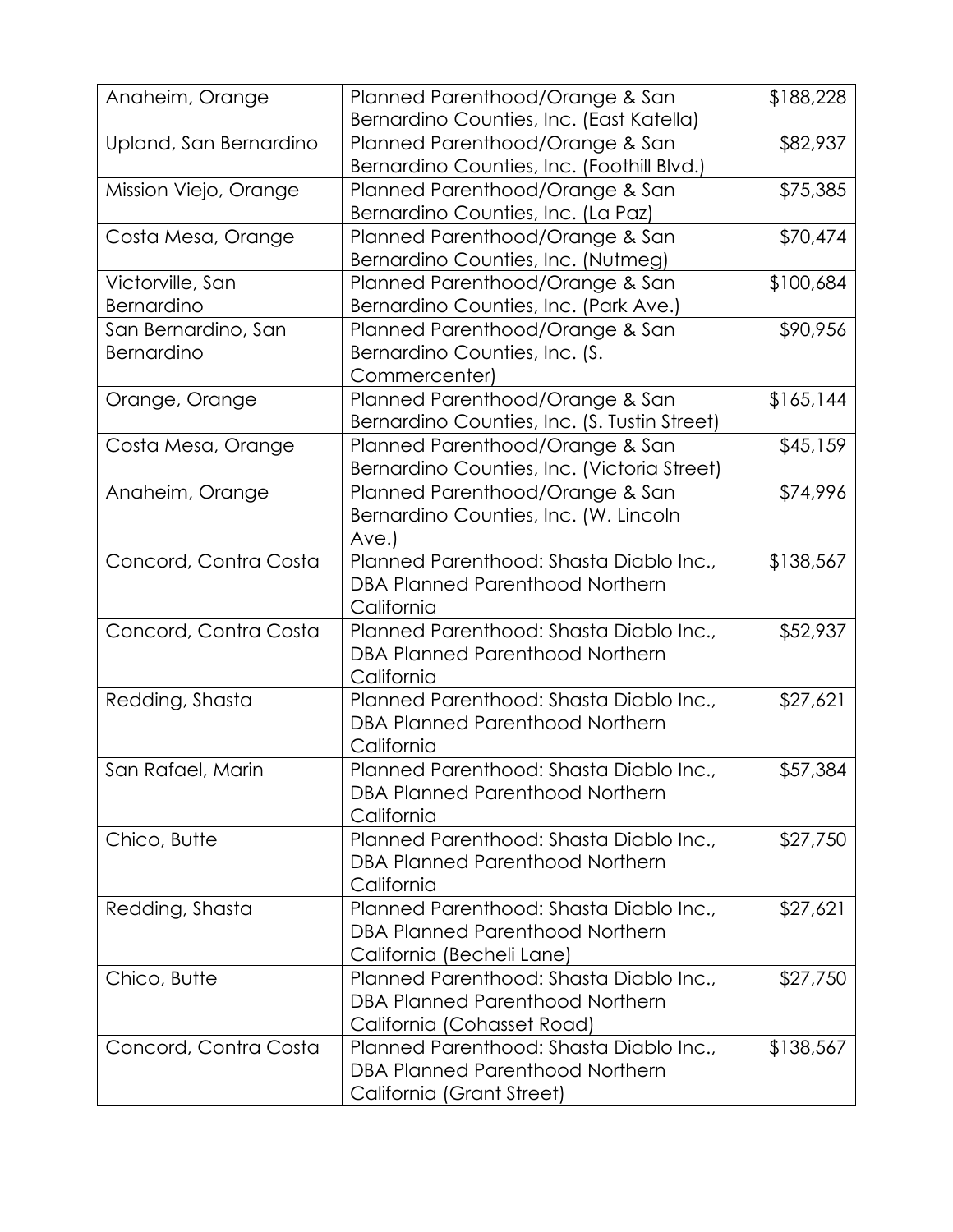| San Rafael, Marin        | Planned Parenthood: Shasta Diablo Inc.,<br><b>DBA Planned Parenthood Northern</b> | \$57,384  |
|--------------------------|-----------------------------------------------------------------------------------|-----------|
|                          | California (H Street)                                                             |           |
| Walnut Creek, Contra     | Planned Parenthood: Shasta Diablo Inc.,                                           | \$56,000  |
| Costa                    | DBA Planned Parenthood Northern                                                   |           |
|                          | California (Oakland Blvd)                                                         |           |
| Concord, Contra Costa    | Planned Parenthood: Shasta Diablo Inc.,                                           | \$52,937  |
|                          | <b>DBA Planned Parenthood Northern</b>                                            |           |
|                          | California (Pacheco Street)                                                       |           |
| Sacramento,              | Saint John's Program for Real Change                                              | \$133,840 |
| Sacramento               |                                                                                   |           |
| Sacramento,              | Saint Peter-All Hallows' Parish,                                                  | \$190,000 |
| Sacramento               | Sacramento, California a Corporation                                              |           |
|                          | Sole                                                                              |           |
| Westminster, Orange      | Saint Pope Kerollos VI Coptic Orthodox                                            | \$200,000 |
|                          | Church                                                                            |           |
| Los Angeles, Los Angeles | Samuel A. Fryer Yavneh Academy                                                    | \$200,000 |
| San Diego, San Diego     | San Diego Jewish Academy                                                          | \$105,000 |
| San Ramon, Contra        | San Ramon Valley Islamic Center (SRVIC)                                           | \$199,800 |
| Costa                    |                                                                                   |           |
| Santa Monica, Los        | Santa Monica Temple Association aka                                               | \$103,970 |
| Angeles                  | Congregation Beth Shir Shalom                                                     |           |
| Encinitas, San Diego     | Self-Realization Fellowship Church                                                | \$129,953 |
| Los Angeles, Los Angeles | Sephardic Jewish Community &                                                      | \$200,000 |
|                          | Brotherhood of Los Angeles                                                        |           |
| Los Angeles, Los Angeles | Sephardic Magen David of Los Angeles                                              | \$200,000 |
| Redding, Shasta          | Shasta Women's Refuge, Inc.                                                       | \$50,000  |
| West Hills, Los Angeles  | Shomrei Torah Synagogue                                                           | \$200,000 |
| West Sacramento, Yolo    | Shores of Hope                                                                    | \$200,000 |
| Los Angeles, Los Angeles | <b>Shuvah Israel Torah Center</b>                                                 | \$200,000 |
| Los Angeles, Los Angeles | Silverlake Independent Jewish                                                     | \$200,000 |
|                          | <b>Community Center</b>                                                           |           |
| Redding, Shasta          | Simpson University                                                                | \$200,000 |
| Los Angeles, Los Angeles | Sinai Temple                                                                      | \$200,000 |
| Fallbrook, San Diego     | Sonrise Christian Fellowship Fallbrook                                            | \$135,000 |
| Sunnyvale, Santa Clara   | South Peninsula Hebrew Day School                                                 | \$165,000 |
| Irvine, Orange           | Southcoast Reconstructionist Havurah                                              | \$196,350 |
| Chatsworth, Los Angeles  | St. John Eudes School                                                             | \$196,296 |
| Bakersfield, Kern        | St Johns Missionary Baptist Church                                                | \$194,250 |
| Santa Maria, Santa       | St. Macarius The Great Coptic Orthodox                                            | \$200,000 |
| <b>Barbara</b>           | Church                                                                            |           |
| Los Angeles, Los Angeles | St. Albans Episcopal Church, Westwood,<br>СA                                      | \$200,000 |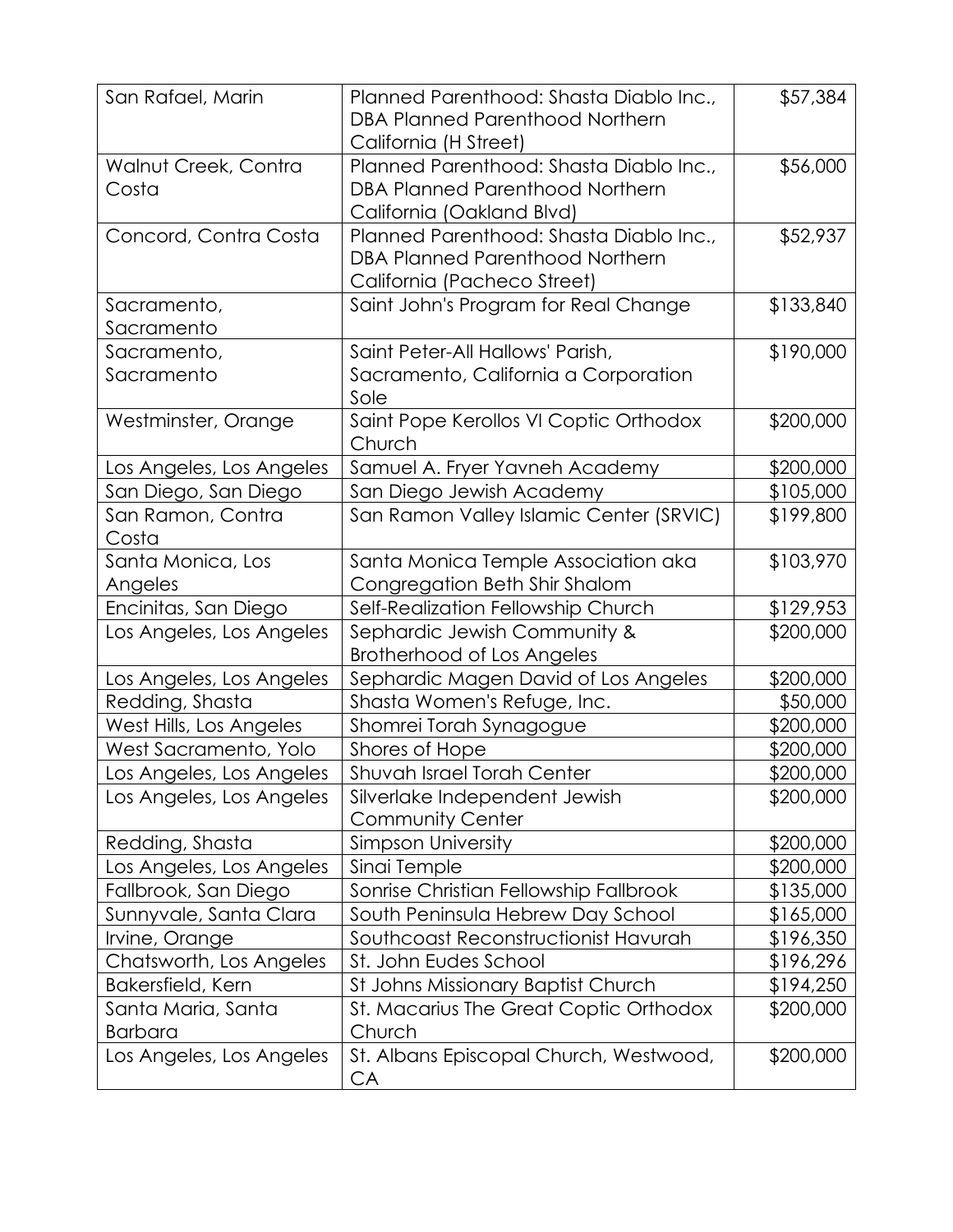| Berkeley, Alameda         | St. Albert College Corp. dba Dominican<br>School of Philosophy and Theology                       | \$200,000 |
|---------------------------|---------------------------------------------------------------------------------------------------|-----------|
| Oakland, Alameda          | St. Albert College Corp. dba St. Albert's<br>Priory                                               | \$199,550 |
| Altadena, Los Angeles     | St. Elizabeth Parish School                                                                       | \$152,484 |
| San Jose, Santa Clara     | St. James African Methodist Episcopal<br>Church                                                   | \$175,000 |
| Palmdale, Los Angeles     | St. John Holy Trinity African Methodist<br>Episcopal Church of Littlerock, CA, SCC<br>of the AMEC | \$103,500 |
| Los Angeles, Los Angeles  | St. Mark Coptic Orthodox Church of Los<br>Angeles                                                 | \$200,000 |
| Glendale, Los Angeles     | St. Mary's Armenian Apostolic Church &<br>School - DBA Chamlian Armenian School                   | \$200,000 |
| Sacramento,<br>Sacramento | St. Paul Missionary Baptist Church                                                                | \$183,750 |
| Los Angeles, Los Angeles  | St. Timothy Catholic Church                                                                       | \$200,000 |
| San Diego, San Diego      | St. Vincent de Paul Village, Inc.                                                                 | \$200,000 |
| Pittsburgh, Contra Costa  | <b>Stewart Memorial Christian Methodist</b><br>Episcopal Church                                   | \$178,500 |
| Bakersfield, Kern         | <b>Sunrise Community Center</b>                                                                   | \$200,000 |
| Irvine, Orange            | <b>Tarbut V'Torah Community Day School</b>                                                        | \$100,000 |
| Vallejo, Solano           | <b>Taylor Chapel Christian Methodist</b><br>Episcopal Church                                      | \$79,635  |
| Poway, San Diego          | Temple Adat Shalom                                                                                | \$200,000 |
| Northridge, Los Angeles   | <b>Temple Ahavat Shalom</b>                                                                       | \$200,000 |
| Newport Beach, Orange     | Temple Bat Yahm                                                                                   | \$132,905 |
| Westminster, Orange       | <b>Temple Beth David of Orange County</b>                                                         | \$180,520 |
| San Pedro, Los Angeles    | Temple Beth El                                                                                    | \$75,000  |
| Bakersfield, Kern         | Temple Beth El, of Bakersfield, California                                                        | \$196,724 |
| Los Angeles, Los Angeles  | Temple Beth Israel of Highland Park and<br>Eagle Rock                                             | \$21,000  |
| Pomona, Los Angeles       | Temple Beth Israel of the Pomona Valley                                                           | \$167,329 |
| Fullerton, Los Angeles    | Temple Beth Tikvah                                                                                | \$200,000 |
| Fremont, Alameda          | Temple Beth Torah                                                                                 | \$200,000 |
| San Diego, San Diego      | Temple Emanu-El of San Diego, California                                                          | \$200,000 |
| Los Angeles, Los Angeles  | Temple Isaiah                                                                                     | \$190,000 |
| Lafayette, Contra Costa   | Temple Isaiah of Contra Costa                                                                     | \$184,800 |
| Venice, Los Angeles       | Temple Mishkon Tephilo                                                                            | \$183,700 |
| Northridge, Los Angeles   | Temple Ramat Zion (TRZ)                                                                           | \$116,000 |
| Ontario, San Bernardino   | Temple Sholom of Ontario                                                                          | \$179,360 |
| San Diego, San Diego      | Temple Solel of Northern San Diego<br>County, Inc.                                                | \$154,533 |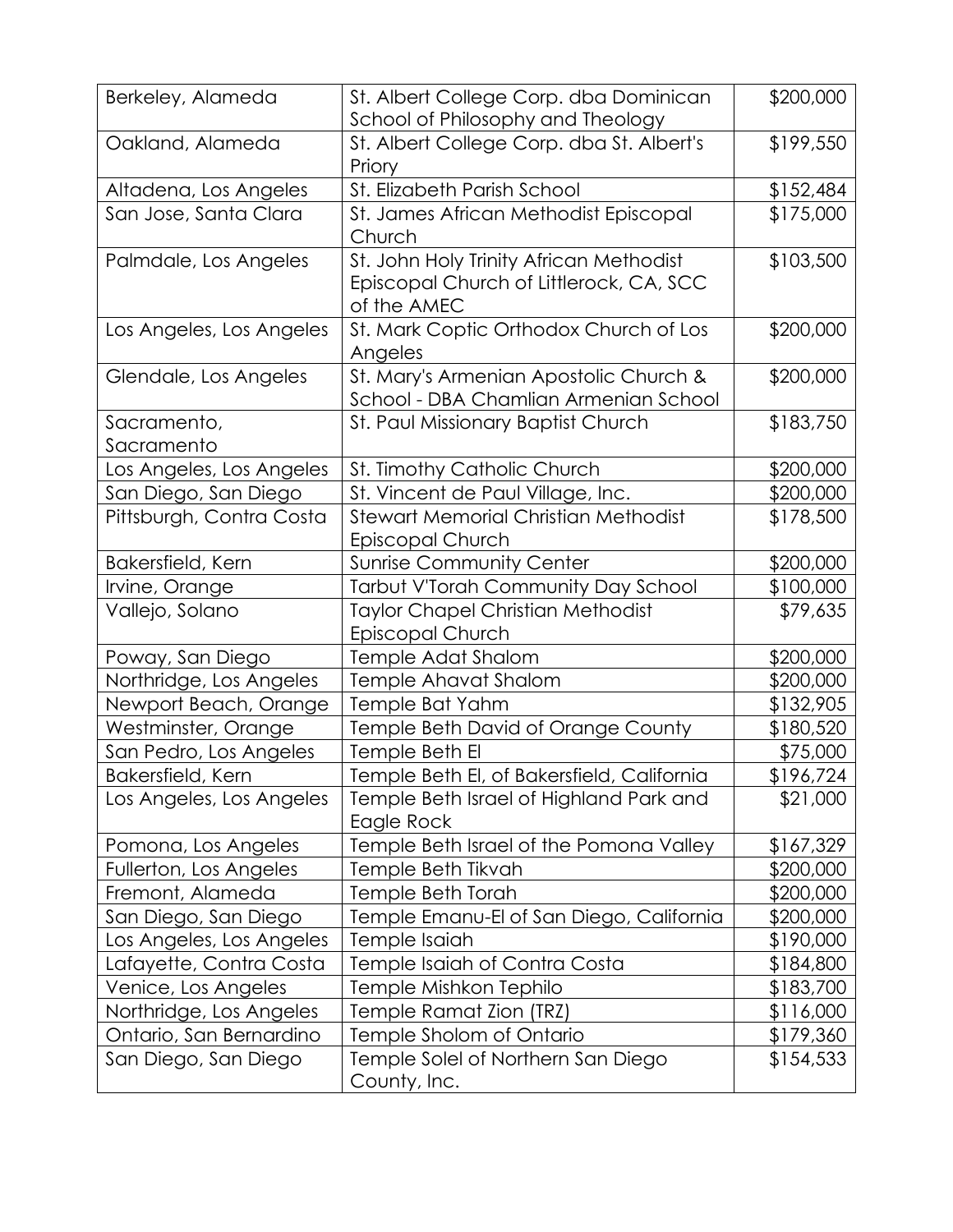| Huntington Beach,<br>Orange       | The Academy Youth Service<br>Organization                 | \$200,000 |
|-----------------------------------|-----------------------------------------------------------|-----------|
| Folsom, Sacramento                | The Evangelical Covenant Church of                        | \$200,000 |
|                                   | America dba Bayside Covenant Church                       |           |
| Garden Grove, Orange              | The Islamic Society of Orange County                      | \$200,000 |
|                                   | (ISOC)                                                    |           |
| Irvine, Orange                    | The Israeli Center of Orange County                       | \$174,195 |
| San Francisco, San                | The Jewish Community High School of                       | \$167,571 |
| Francisco                         | the Bay                                                   |           |
| Los Angeles, Los Angeles          | The Karsh Family Social Services Center,<br>Inc.          | \$110,000 |
| Sonoma, Sonoma                    | The Presentation School                                   | \$200,000 |
| Redondo Beach, Los                | The Rector, Wardens, and Vestrymen of                     | \$200,000 |
| Angeles                           | Christ Episcopal Church                                   |           |
| Torrance, Los Angeles             | The Rector, Wardens, and Vestrymen of                     | \$200,000 |
|                                   | St. Andrew's Episcopal Church                             |           |
| Elk Grove, Sacramento             | The Rock Church                                           | \$200,000 |
| Poway, San Diego                  | The Sikh Foundation                                       | \$200,000 |
| Los Angeles, Los Angeles          | The Stephens S. Wise Temple                               | \$200,000 |
| Los Angeles, Los Angeles          | The TransLatin@ Coalition                                 | \$199,995 |
| <b>Beverly Hills, Los Angeles</b> | The Young Israel of North Beverly Hills                   | \$148,585 |
| San Diego, San Diego              | Tifereth Israel Synagogue                                 | \$150,481 |
| Los Angeles, Los Angeles          | Torah Institute of Los Angeles                            | \$179,550 |
| Fairfield, Solano                 | True Love Baptist Church                                  | \$189,000 |
| Tustin, Orange                    | Unity of Tustin                                           | \$200,000 |
| Palo Alto, Santa Clara            | University AME Zion Church                                | \$200,000 |
| Bakersfield, Kern                 | <b>Valley Baptist Church of Bakersfield</b><br>California | \$200,000 |
| Sun Valley, Los Angeles           | Valley Beth Israel                                        | \$200,000 |
| Encino, Los Angeles               | Valley Beth Shalom                                        | \$200,000 |
| Tarzana, Los Angeles              | <b>Valley Community Kollel</b>                            | \$200,000 |
| Tarzana, Los Angeles              | Valley Iranian Jewish Center Inc. dba                     | \$200,000 |
|                                   | <b>Eretz Cultural Center</b>                              |           |
| West Hills, Los Angeles           | <b>Valley Jewish Community Center</b>                     | \$200,000 |
| Glendora, Los Angeles             | Walter Lee Wilmore (WLW) Foundation                       | \$100,000 |
| Upland, San Bernardino            | Water of Life Community Church                            | \$145,000 |
| Beverly Hills, Los Angeles        | <b>West Coast Torah Center</b>                            | \$200,000 |
| Bay Point, Contra Costa           | West Pittsburg Community Church of                        | \$200,000 |
|                                   | God in Christ, Inc.                                       |           |
| Los Angeles, Los Angeles          | Westside Jewish Community Center, Inc.                    | \$149,765 |
| Santa Monica, Los                 | Westside Waldorf School - Santa Monica                    | \$165,000 |
| Angeles                           | campus                                                    |           |
| Los Angeles, Los Angeles          | Wilshire Boulevard Temple                                 | \$200,000 |